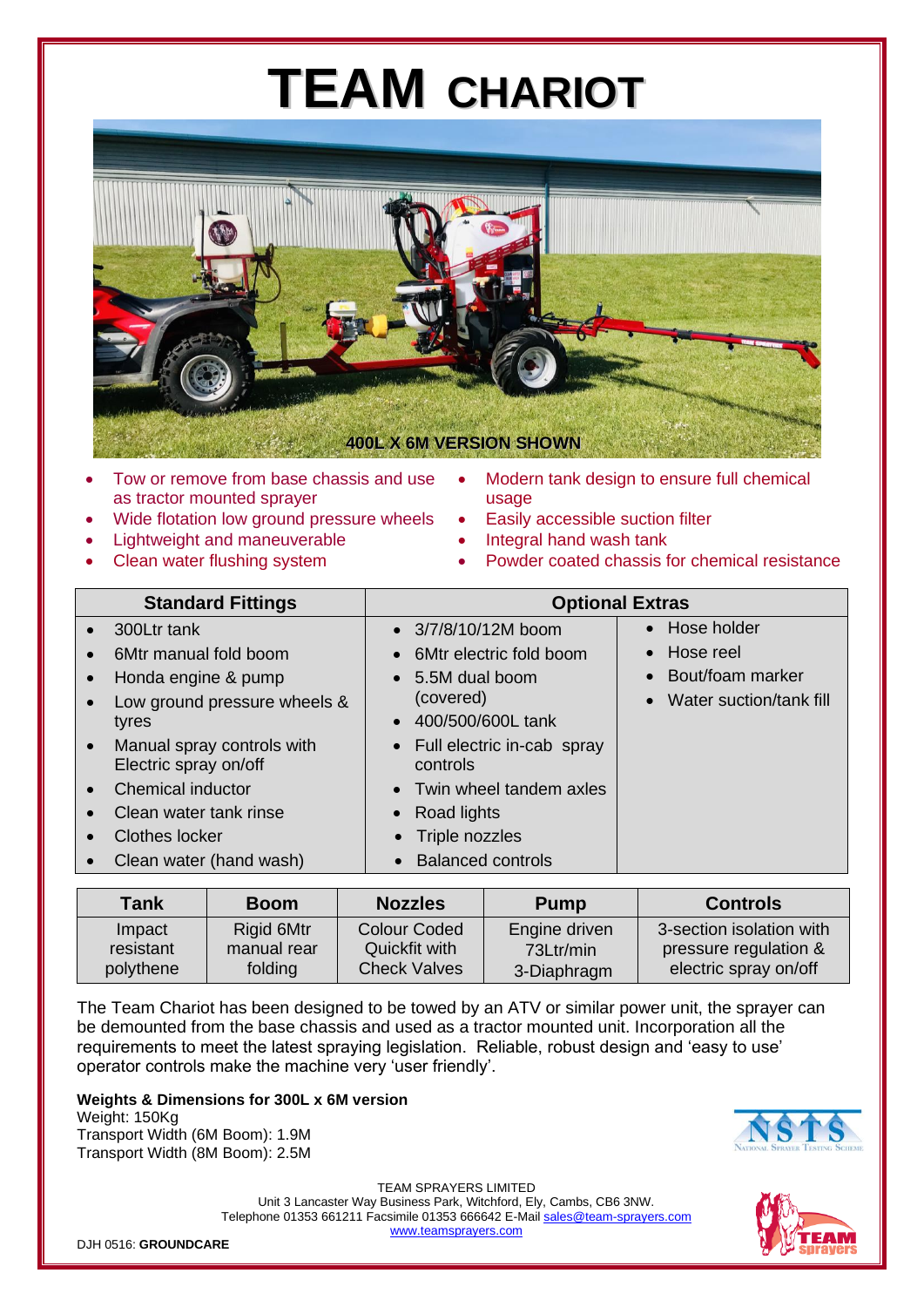# **TEAM FAIRWAY**

### **Features**

- Robust chassis and boom design
- Various build options
- Modern tank design to ensure full chemical usage
- Easily accessible suction filter
- Low center of gravity
- Wide flotation turf tyres
- Large tank lid for easy access



#### **800L X 12M VERSION SHOWN**

| <b>Standard Fittings</b>                                                                                                                                                                                                                                                                                     | <b>Optional Extras</b>                                                                                                                                                                                                                                                                                                                                            |
|--------------------------------------------------------------------------------------------------------------------------------------------------------------------------------------------------------------------------------------------------------------------------------------------------------------|-------------------------------------------------------------------------------------------------------------------------------------------------------------------------------------------------------------------------------------------------------------------------------------------------------------------------------------------------------------------|
| 600L Polythene tank<br>6M manual fold boom<br>73Lpm PTO driven diaphragm<br>pump<br>3-section manual spray controls<br>$\bullet$<br>with in-cab electric spray on/off<br>Hand wash tank<br><b>Clothes locker</b><br>Wide flotation turf tyres (26" X 12")<br>20L Chemical inductor<br>Clean water tank rinse | Spray boom widths (8,10 or12M)<br>800 - 1500L tanks sizes<br>Computerised spray rate control<br>Full electric spray controls<br>$\bullet$<br>110 or 180LPM pump<br>$\bullet$<br>Hydraulic boom lift<br>Hydraulic driven pump<br>Engine driven pump<br>Triple nozzle assemblies<br>Bout/foam marker<br>Hose holder<br>Hose reel & lance<br>Water suction/tank fill |

| <b>TANKS</b>     | <b>BOOM</b>   | <b>NOZZLES</b>      | <b>PUMP</b>    | <b>CONTROLS</b>         |
|------------------|---------------|---------------------|----------------|-------------------------|
| Impact resistant | Fully welded  | <b>Colour Coded</b> | Bertolini Poly | Manual 3-section        |
| polythene        | tubular steel | Quick fit with      | series         | isolation with pressure |
|                  | design        | <b>Check Valves</b> |                | regulation              |

The Fairway trailed sprayer range gives the Greenkeeper an alternative to De-mount truck or tractor mounted sprayers. With large tank sizes up to 1500L and boom widths out to 12M, applying high rate fertilisers/feeds to course fairways without trouble. PTO driven and easily attached to the towing vehicle, it is ideally suited to green keepers or large estate owners with large grassland spraying requirements.

Weight & Dimensions (600Ltr tank version) *Transport Width - 2M Length - 2.4M Height - 1.35M*



TEAM SPRAYERS LIMITED Unit 3 Lancaster Way Business Park, Witchford, Ely, Cambs, CB6 3NW. Tel: 01353 661211 Fax: 01353 666642 E-Mail [sales@team-sprayers.com](mailto:sales@team-sprayers.com) [www.teamsprayers.com](http://www.teamsprayers.com/)<br>DH 10 11 15 DH 10.11.15 **GROUNDCARE**